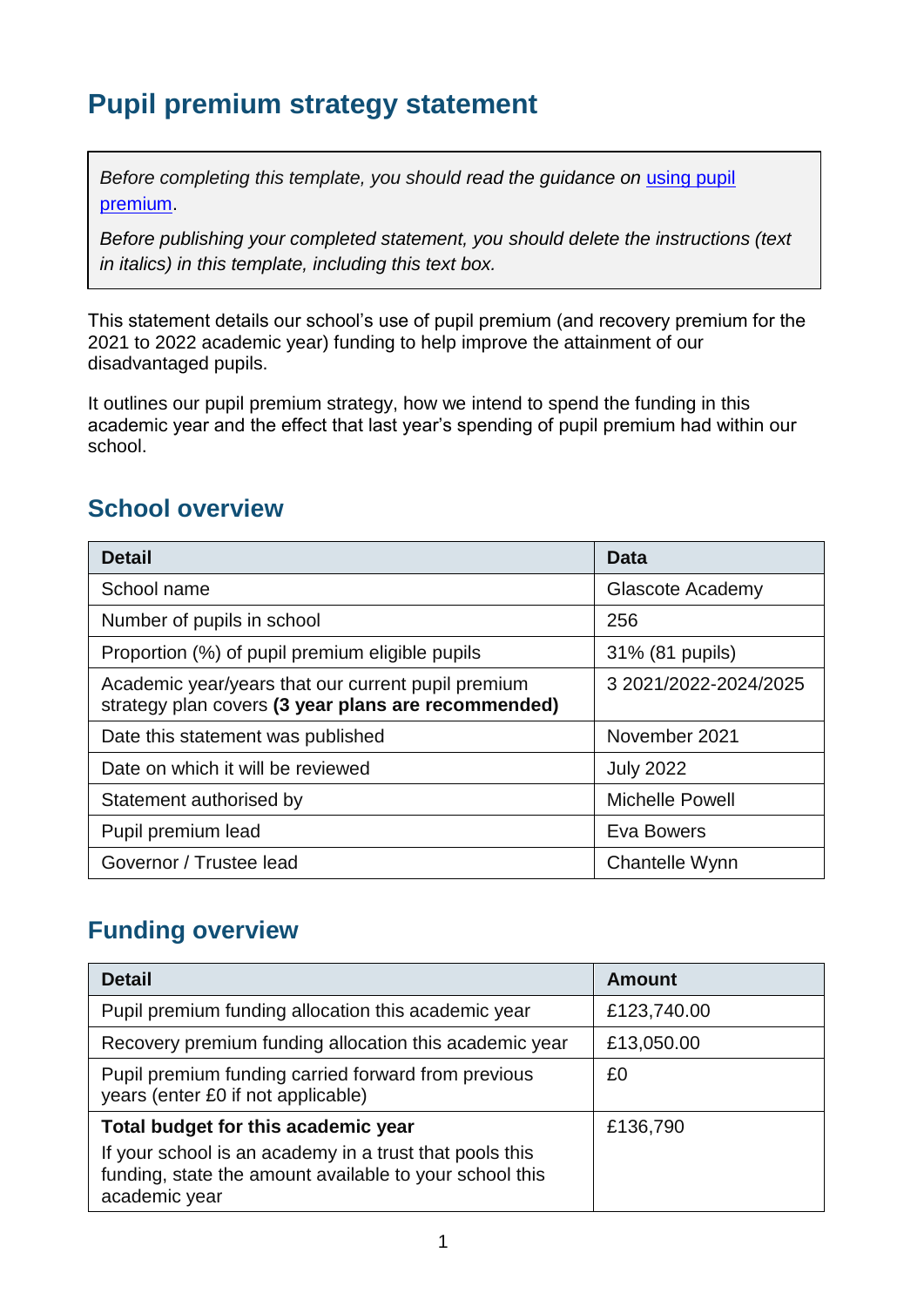# **Part A: Pupil premium strategy plan**

# **Statement of intent**

Our intention is that all pupils, irrespective of their background or the challenges they face, make good progress and achieve high attainment across all subject areas. The focus of our pupil premium strategy is to support disadvantaged pupils to achieve that goal, including progress for those who are already high attainers.

We will consider the challenges faced by vulnerable pupils, such as those who have a social worker. The activity we have outlined in this statement is also intended to support their needs, regardless of whether they are disadvantaged or not.

High-quality teaching is at the heart of our approach, with a focus on areas in which disadvantaged pupils require the most support, including reading and maths. This is proven to have the greatest impact on closing the disadvantage attainment gap and at the same time will benefit the non-disadvantaged pupils in our school.

Through a broad, balanced and holistic curriculum, including learning outside the classroom, we aim to provide children with opportunities that they may not normally experience.

Our approach will be responsive to common challenges and individual needs, rooted in robust standardised assessment, not assumptions about the impact of disadvantage. The approaches we have adopted complement each other to help pupils excel.

#### **Demographic and Context**

Glascote Academy is a school located in Tamworth, Staffordshire. We have a PAN of thirty, however we have taken up to sixty children when there has been the need. We currently have two Reception classes, two Year One classes and two Year Five classes. All of the others are a single cohort.

The maps below display the "Lower Super Output Areas" (LSOAs) which surround the school and they are colour coded according to which national decile they belong to: decile 1 being the most deprived and decile 10 being the least deprived (IMD rankings). There are many areas of Tamworth which are extremely deprived according to income, employment, health, educational and crime deprivation. This is shown on the overall deprivation profile for Tamworth and also the deprivation statistics for the Ward of Glascote as shown below.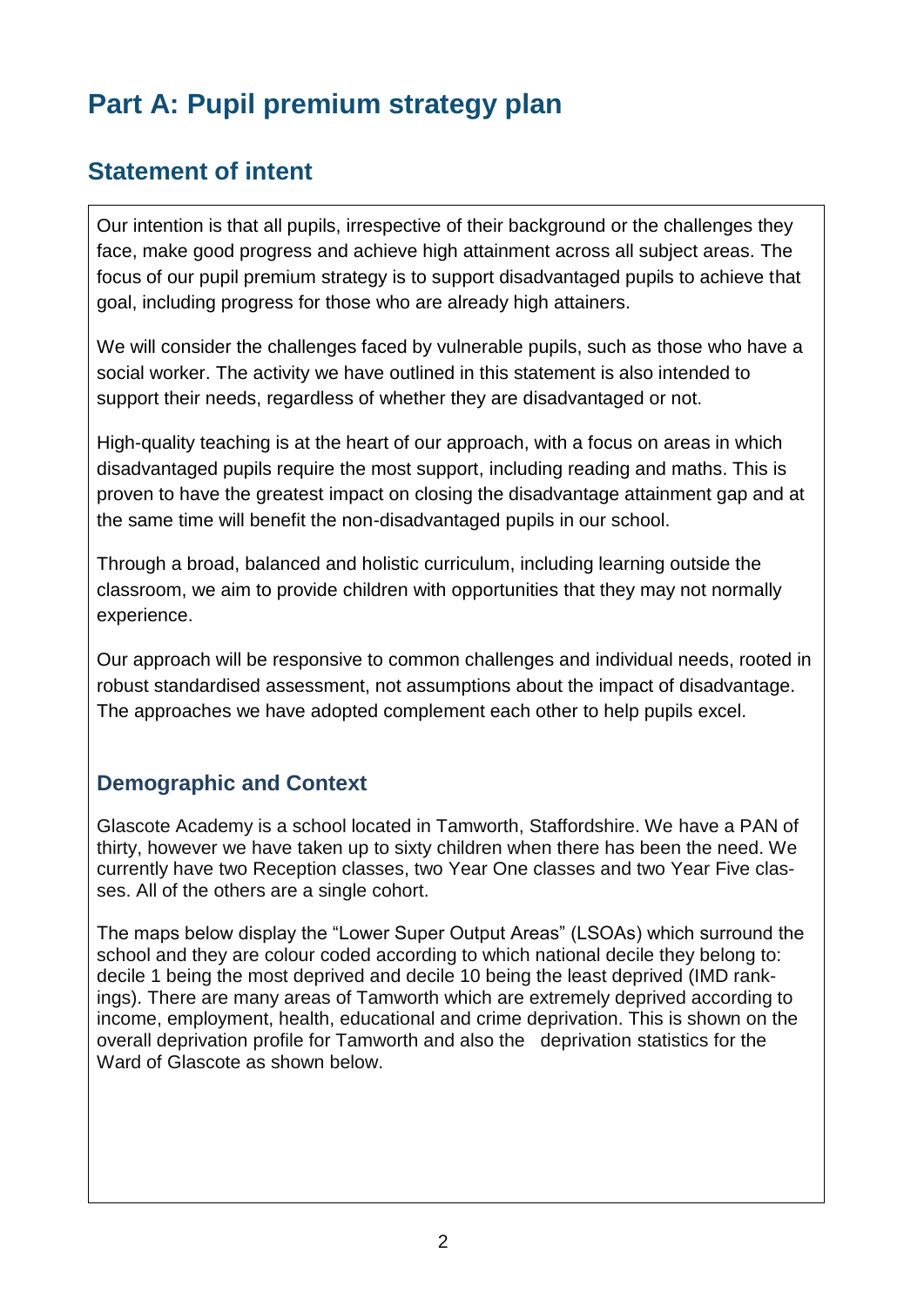

*HEALTH DEPRIVATION AND DISABILITY IN GLASCOTE: IMD: 5*

*CRIME DEPRIVATION IN GLASCOTE: IMD: 3*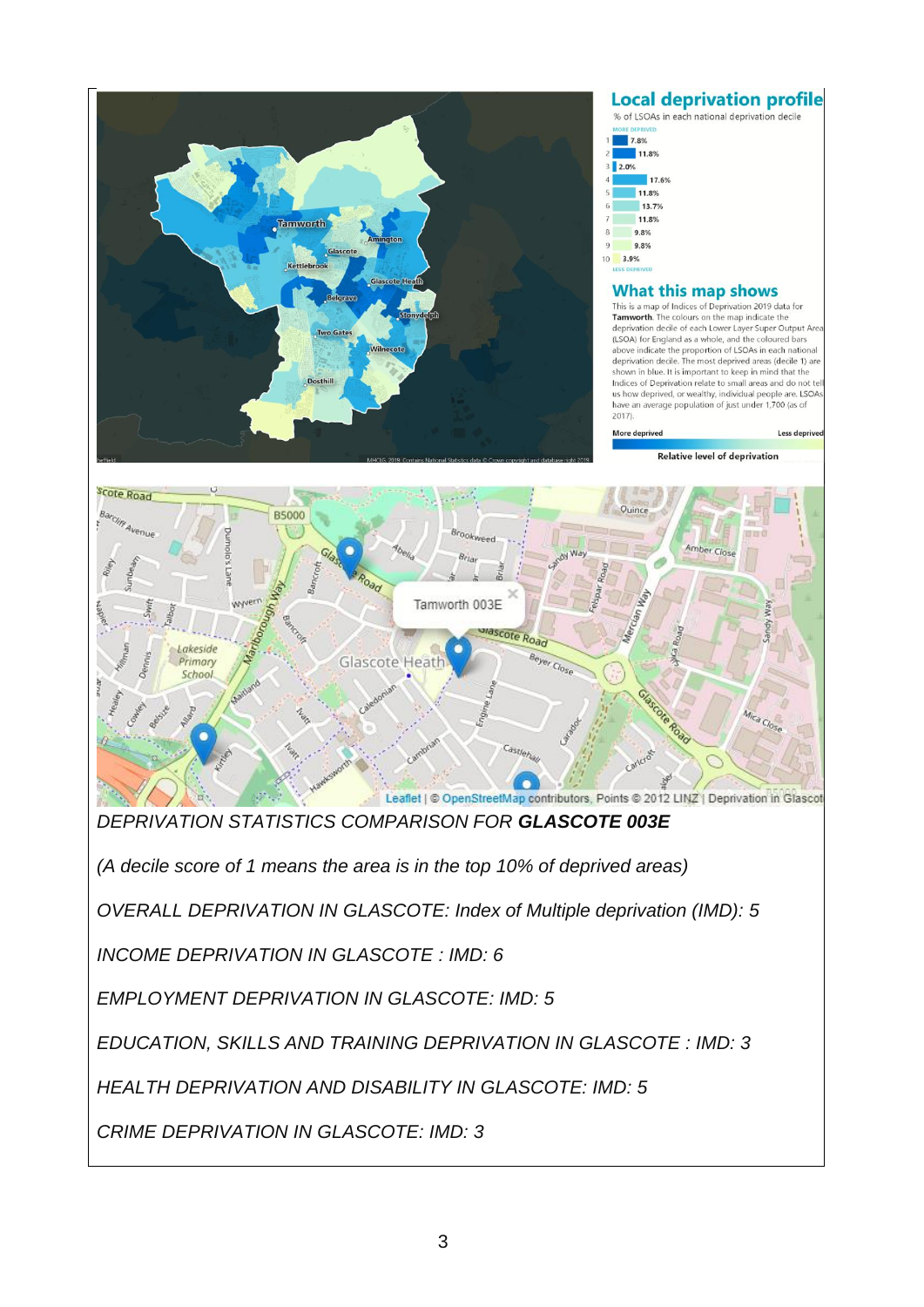# **Challenges**

This details the key challenges to achievement that we have identified among our disadvantaged pupils.

| <b>Challenge</b><br>number | <b>Detail of challenge</b>                                                                                           |
|----------------------------|----------------------------------------------------------------------------------------------------------------------|
|                            | Weakness in learning behaviours e.g. lack of independence, resilience<br>and perseverance.                           |
| 2                          | Social, emotional and behavioural problems affecting overall well-being<br>and progress.                             |
| 3                          | Gaps in learning due to school closures or poor attendance, this is for<br>all children including the disadvantaged. |
| 4                          | Specific additional needs including those being supported as SEND e.g.<br>Speech and Language                        |
| 5                          | Closing the gap between advantaged and disadvantaged pupils across<br>all core subjects.                             |
| 6                          | Poor or low attendance – including Covid-19 related coding; anxieties                                                |
| 7                          | Home learning environments for children accessing remote learning and<br>homework.                                   |

## **Intended outcomes**

This explains the outcomes we are aiming for **by the end of our current strategy plan**, and how we will measure whether they have been achieved.

| Intended outcome                                                                                                                                                                                                         | <b>Success criteria</b>                                                                                                                                                                                                   |
|--------------------------------------------------------------------------------------------------------------------------------------------------------------------------------------------------------------------------|---------------------------------------------------------------------------------------------------------------------------------------------------------------------------------------------------------------------------|
| Improved learning behaviours will be targeted<br>through supported wider experiences;<br>Outdoor Learning; and the schools reward<br>system including Afternoon Teas                                                     | Improvements in the learning behaviours<br>demonstrated by targeted pupil premium<br>children are evident through pupil interviews<br>and reports from class teachers, Outdoor<br><b>Leaders and School/Trust Leaders</b> |
| Clear progress against starting points. Quality<br>First Teaching; Timely interventions through<br>Closing the Gap, targeted afternoon<br>interventions, additional reading with the<br>reading manager, 1:1 counselling | Pupil premium children, whatever their prior<br>attainment, make at least expected<br>progress, with some of those whose<br>attainment is below age-related<br>expectations starting to catch up                          |
| Additional needs supported effectively<br>(including medical conditions) through the<br>use of Quality First Teaching, pre-<br>teaching, Nessy Group, Well-being<br>groups and specific nurture groups.                  | Children with additional needs are<br>supported effectively through the<br>school's SEND practice and Wellbeing<br>Ethos, with recognition of and support<br>for any additional factors that PP<br>children face.         |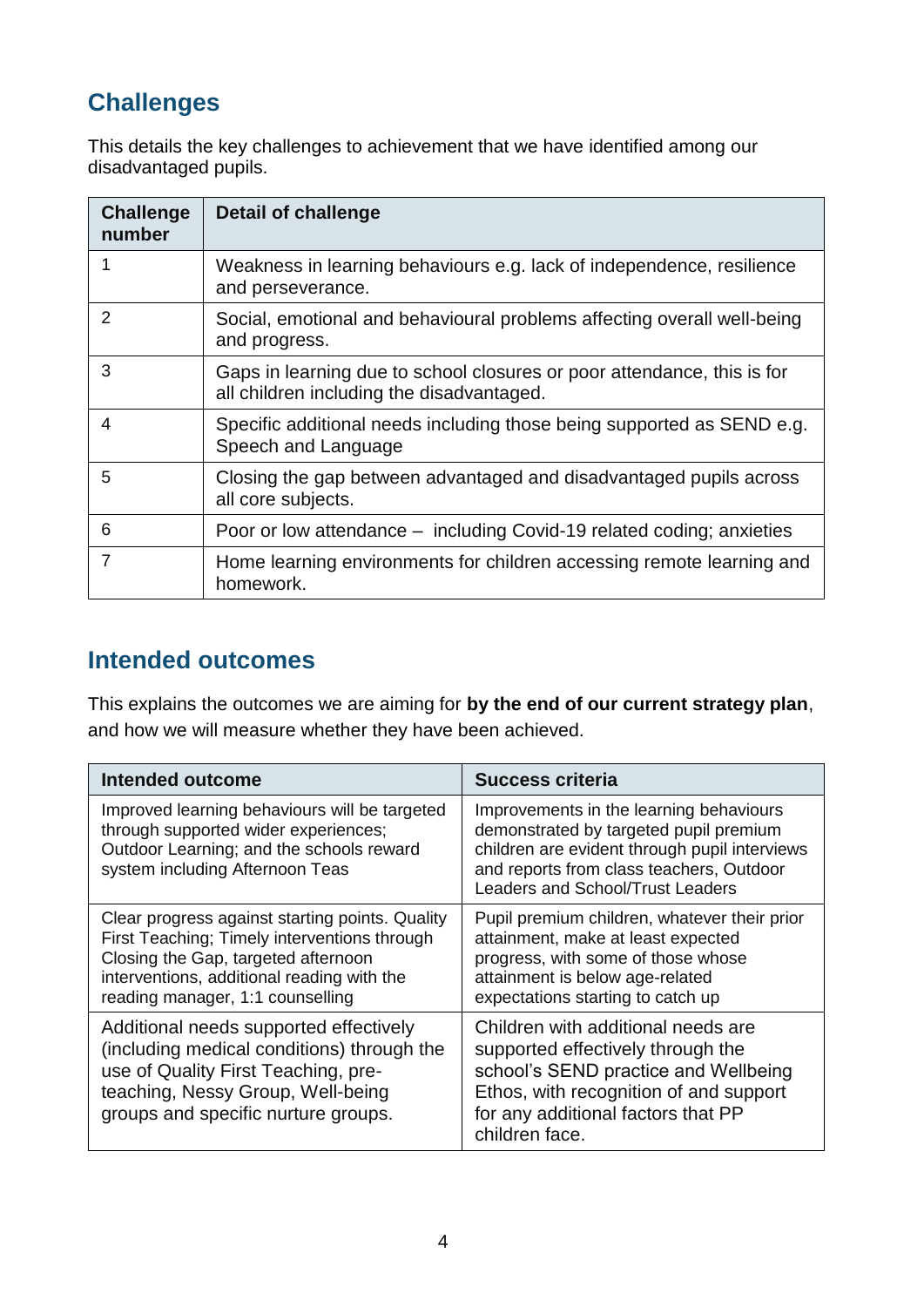| Children can access learning at home,<br>particulary if there if further disruption due<br>to Covid-19. | A higher percentage of children access<br>remote learning or complete homework<br>set, either online or through workbooks<br>provided. |
|---------------------------------------------------------------------------------------------------------|----------------------------------------------------------------------------------------------------------------------------------------|
| Children attend school regularly to access<br><b>Quality First Teaching.</b>                            | The percentage of persistent absences<br>reduces and parents are clear on the<br>consequences of poor attendance.                      |

# **Activity in this academic year**

This details how we intend to spend our pupil premium (and recovery premium funding) **this academic year** to address the challenges listed above.

### **Teaching (for example, CPD, recruitment and retention)**

Budgeted cost: £56,000

| <b>Activity</b>                                                                                                                                                                                                                                                                                                                                                                                                                                                              | Evidence that supports this approach                                                                                                                                                                                                                                                                                                        | <b>Challenge</b><br>number(s)<br>addressed |
|------------------------------------------------------------------------------------------------------------------------------------------------------------------------------------------------------------------------------------------------------------------------------------------------------------------------------------------------------------------------------------------------------------------------------------------------------------------------------|---------------------------------------------------------------------------------------------------------------------------------------------------------------------------------------------------------------------------------------------------------------------------------------------------------------------------------------------|--------------------------------------------|
| <b>Quality first teaching for all</b><br>children which includes<br>Social, Emotional and<br><b>Behavioural development</b><br>promoted through the<br>curriculum and through<br>School life -<br>Support from SENDCO for<br>class teachers and TAs.<br>Thumbs Up system;<br>Afternoon Teas; Whole<br>school trips as well as<br>focussed group trips.<br>Whole school music lessons<br>including additional lessons<br>for pupil premium children.<br>Music exams Y2 and Y6 | Raised awareness of barriers faced by<br>children. Providing children with stimulating<br>experiences, broadening their opportunities<br>of the wider world. Allowing experiential<br>learning and encouraging and maintaining<br>aspirations.<br><b>Arts participation Toolkit Strand  </b><br><b>Education Endowment Foundation   EEF</b> | 1, 2, 3, 4, 5                              |
| Improvement in reading,<br>writing and GPS skills-<br>implementation of Pickatale<br>app and Phonics Play<br>subscriptions. CPD for all<br>staff centred on areas of<br>School Improvement.                                                                                                                                                                                                                                                                                  | Raise children's academic ability with<br>specific key interventions – reading, writing,<br><b>GPS</b><br><b>Phonics   Toolkit Strand   Education</b><br><b>Endowment Foundation   EEF</b>                                                                                                                                                  | 3,5                                        |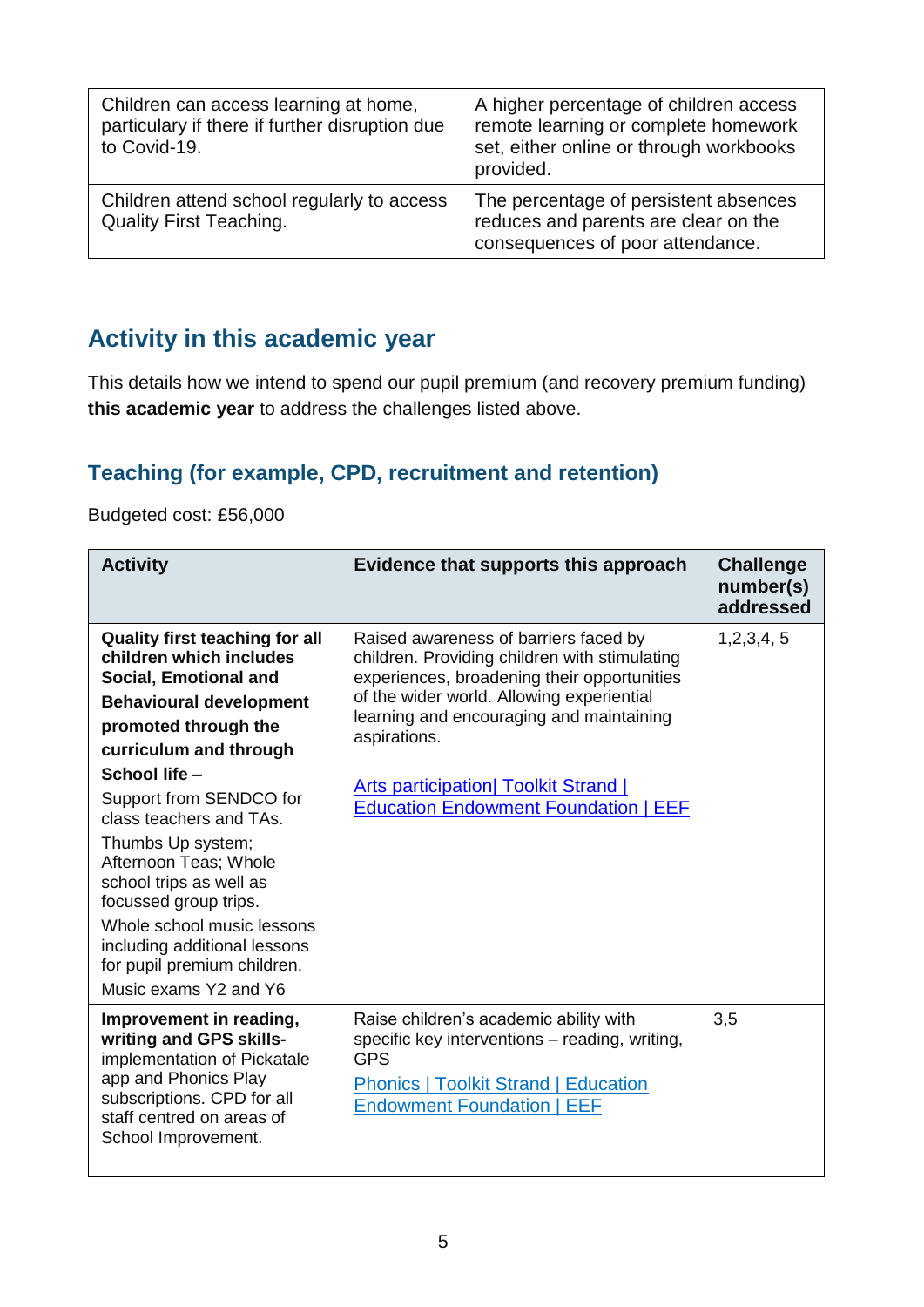| <b>Improvement in Maths</b><br>skills- Continued<br>implementation of Rock stars<br>Times Tables (IT based) to<br>include use at home<br>Teacher release time to<br>embed key elements of<br>guidance in school and to<br>access Maths Hub resources<br>and CPD (including Teaching<br>for Mastery training). CPD for<br>all staff centred on areas of<br>School Improvement. | Raise children's academic ability with<br>specific key interventions - Times tables<br>(arithmetic)<br>Maths guidance KS 1 and 2.pdf (pub-<br>lishing.service.gov.uk)                                                                                                                                                                                     | 3,5   |
|-------------------------------------------------------------------------------------------------------------------------------------------------------------------------------------------------------------------------------------------------------------------------------------------------------------------------------------------------------------------------------|-----------------------------------------------------------------------------------------------------------------------------------------------------------------------------------------------------------------------------------------------------------------------------------------------------------------------------------------------------------|-------|
| Improvement in reading<br>comprehension skills -<br>Implementation of Vipers<br>within new Guided Reading<br>Structure and support for new<br>reading leader.<br>CPD for all staff centred on<br>areas of School<br>Improvement.                                                                                                                                              | Raise children's academic ability with<br>specific key interventions - guided reading<br>focused skills<br><b>Reading Comprehension   EEF</b><br>(educationendowmentfoundation.org.uk)                                                                                                                                                                    | 3,5   |
| <b>Robust Standaradised</b><br><b>Assessment- Purchase of</b><br>standardised diagnostic<br>assessments.                                                                                                                                                                                                                                                                      | Standardised tests can provide reliable<br>insights into the specific strengths and<br>weaknesses of each pupil to help ensure<br>they receive the correct additional support<br>through interventions or teacher instruction:<br>Standardised tests   Assessing and<br><b>Monitoring Pupil Progress   Education</b><br><b>Endowment Foundation   EEF</b> | 5     |
| <b>Phonics-</b> quality first teaching<br>of phonics using resources<br>provided by Phonics Play.<br>Children access books that<br>match their phonic abilities.<br>CPD for all staff centred on<br>areas of School Improvement.                                                                                                                                              | Phonics approaches have a strong evidence<br>base indicating a positive impact on pupils,<br>particularly from disadvantaged<br>backgrounds <b>Phonics   Toolkit Strand  </b><br><b>Education Endowment Foundation   EEF</b>                                                                                                                              | 3,5   |
| Ensuring there is continued<br>growth in learning and<br>teaching, investing in the<br><b>NPQLTD and Incremental</b><br>Coaching. This means<br>educators in school are<br>building and developing<br>their knowledge from the<br>same evidence-based<br>frameworks.<br>We will fund teacher<br>release time to embed key<br>elements of guidance.                            | The programme uses the latest<br>evidence-based learning and shows<br>schools how to put findings into practice<br>in the school setting.<br><b>NPQLTD teacher training course</b><br><b>Ambition Institute</b>                                                                                                                                           | 1,2,5 |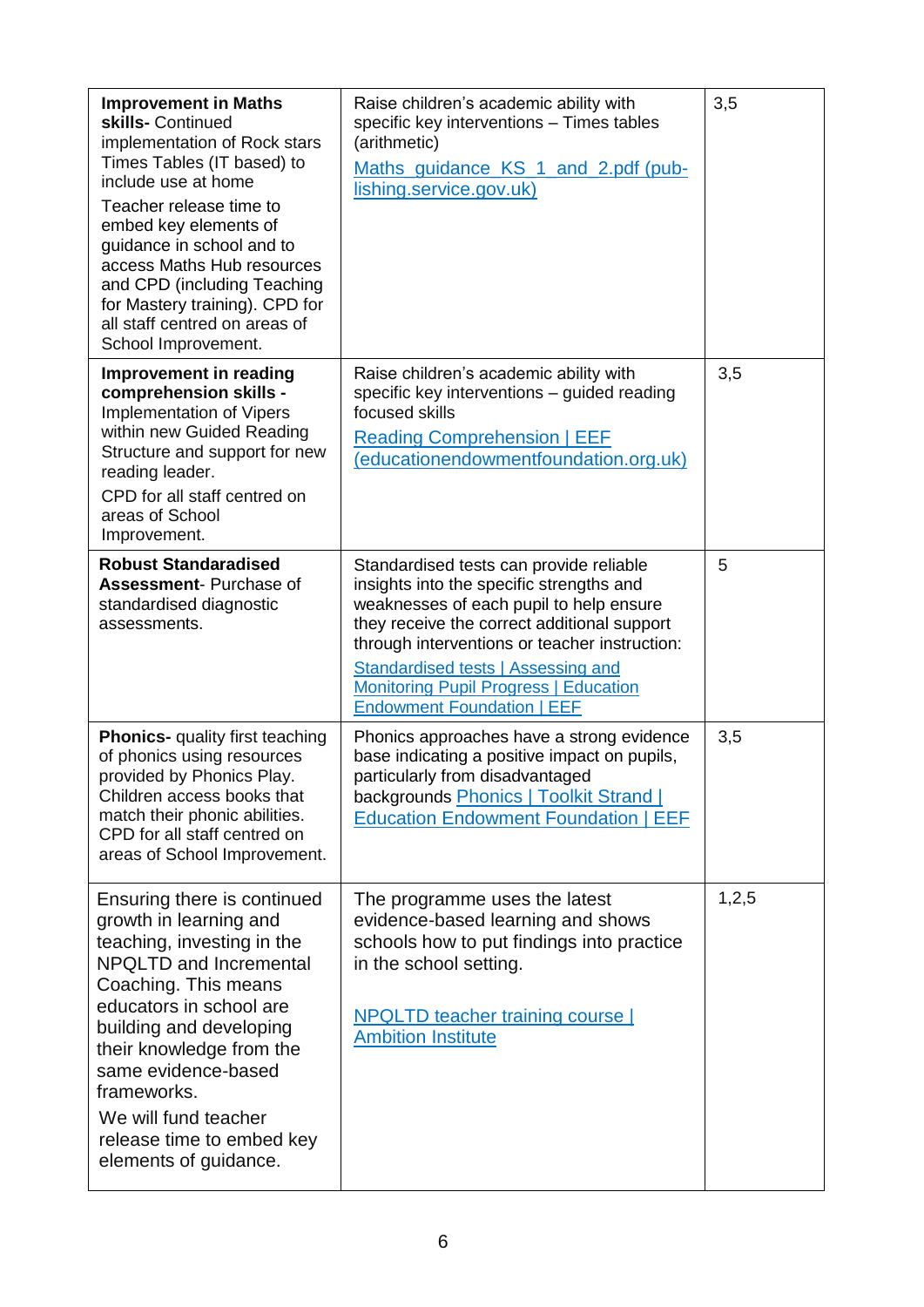### **Targeted academic support (for example, tutoring, one-to-one support structured interventions)**

Budgeted cost: £31,500

| <b>Activity</b>                                                                                                                                                                                                                                                                                                                                            | Evidence that supports this approach                                                                                                                                                                                                                                                                          | <b>Challenge</b><br>number(s)<br>addressed |
|------------------------------------------------------------------------------------------------------------------------------------------------------------------------------------------------------------------------------------------------------------------------------------------------------------------------------------------------------------|---------------------------------------------------------------------------------------------------------------------------------------------------------------------------------------------------------------------------------------------------------------------------------------------------------------|--------------------------------------------|
| Closing the gaps to aid<br>children's learning - Early<br>Intervention with<br>Closing the Gap groups;<br>afternoon interventions                                                                                                                                                                                                                          | Raise children's academic ability with specific<br>key interventions - TA precision teaching<br>One to one tuition   Toolkit Strand  <br><b>Education Endowment Foundation   EEF</b><br>And in small groups:<br><b>Small group tuition   Toolkit Strand  </b><br><b>Education Endowment Foundation   EEF</b>  | 3.5                                        |
| <b>Timely intervention within</b><br>children's learning to<br>prevent gaps widening -<br>Early Intervention with<br>children through initiatives<br>such as CtG groups, and<br><b>Nessy Club (Subscription)</b>                                                                                                                                           | Early intervention and preventing gaps will<br>support progress.<br><b>Teaching Assistant interventions   EEF</b><br>(educationendowmentfoundation.org.uk)                                                                                                                                                    | 3,5                                        |
| Narrowing the gap in<br>reading and promoting a<br>lifelong love of reading for<br>reading's sake and as a<br>tool for reading to learn-<br>Regularly extra 1:1 reading<br>with Reading/<br>comprehension/phonics/<br>language skills with Reading<br>Manager; acquisition of<br>High-interest/low-level<br>phonic reading books and<br>Phonic based books | Early intervention and the use of interesting<br>reading materials will support progress.<br><b>Phonics   Toolkit Strand   Education</b><br><b>Endowment Foundation   EEF</b><br><b>Reading Comprehension   EEF</b><br>(educationendowmentfoundation.org.uk)                                                  | 3,5                                        |
| Improved attendance, less<br>persistent absences,<br>improved parent<br>partnership. Support<br>community projects to<br>help parents to engage<br>with education - Well-being<br>Lead to contact families<br>whose anxieties and<br>concerns may be affecting<br>attendance; Malachi<br>referrals for home support                                        | Well-being Lead will ensure that trends in<br>attendance will continue to rise and contact<br>with parents will aid the understanding of how<br>attendance impacts upon learning and life<br>chances.<br>Embedding principles of good practice set<br>out in the DfE's Improving School<br>Attendance advice. | 6                                          |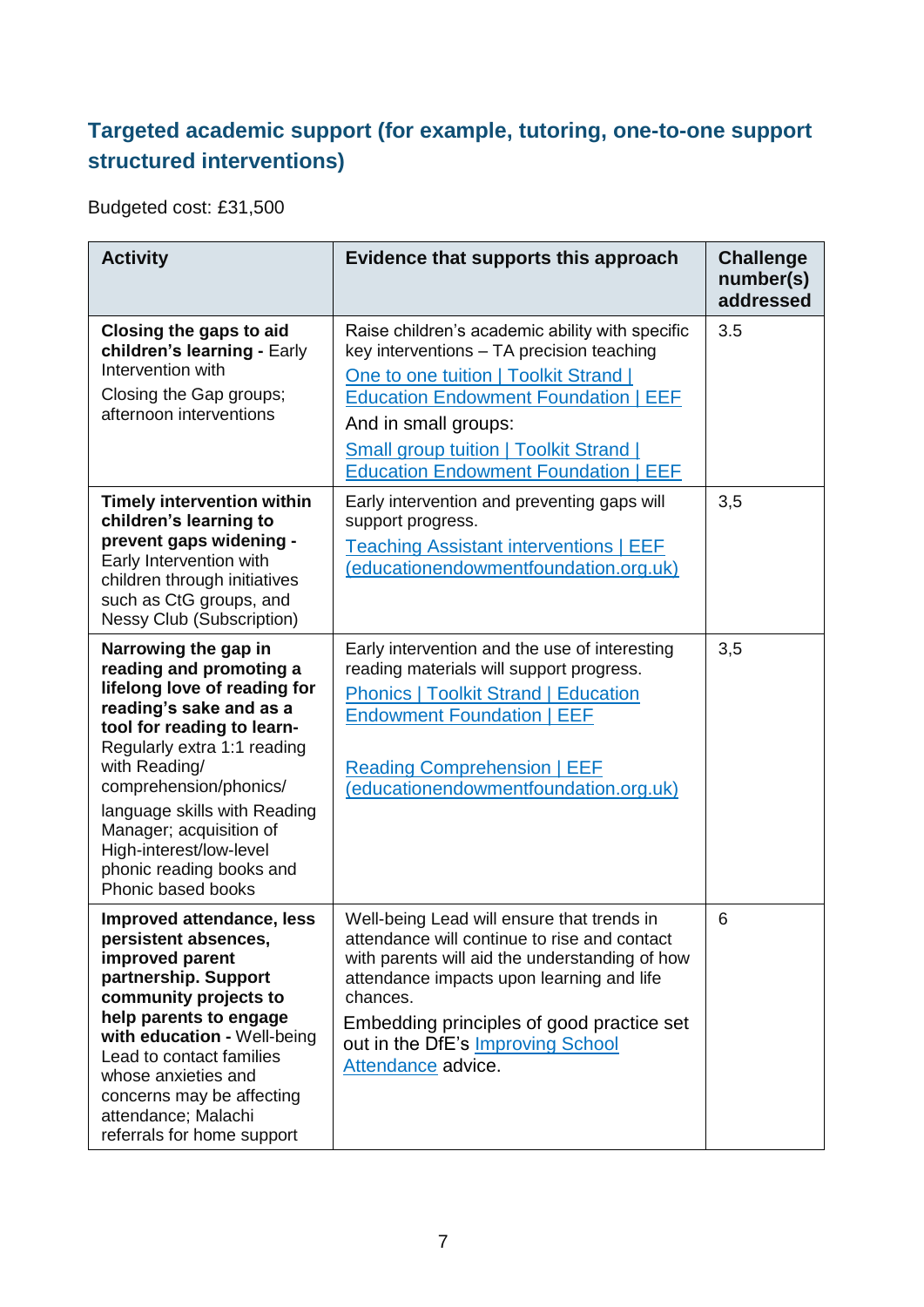| <b>NELI Programme -</b><br>Teaching Assistant leads the<br>NELI programme with<br>children in Reception and<br>Year One. | Oral language interventions can have a<br>positive impact on pupils' language skills.<br>Approaches that focus on speaking,<br>listening and a combination of the two<br>show positive impacts on attainment:<br>Oral language interventions   EEF<br>(educationendowmentfoundation.org.uk) | $\overline{4}$ |
|--------------------------------------------------------------------------------------------------------------------------|---------------------------------------------------------------------------------------------------------------------------------------------------------------------------------------------------------------------------------------------------------------------------------------------|----------------|
| Homework support-catch<br>up workbooks sent home<br>with children - CGP catch up<br>bundles.                             | The quality of the task set appears to be more<br>important than the quantity of work required<br>from the pupil.<br>Homework   EEF<br>(educationendowmentfoundation.org.uk)                                                                                                                | 7              |

# **Wider strategies (for example, related to attendance, behaviour, wellbeing)**

Budgeted cost: £50,000

| <b>Activity</b>                                                                                                                                                                                                                                  | Evidence that supports this approach                                                                                                                                                                                                                         | <b>Challenge</b><br>number(s)<br>addressed |
|--------------------------------------------------------------------------------------------------------------------------------------------------------------------------------------------------------------------------------------------------|--------------------------------------------------------------------------------------------------------------------------------------------------------------------------------------------------------------------------------------------------------------|--------------------------------------------|
| <b>Build "cultural capital"</b><br>through the importance of<br>vocabulary and development<br>of foundational knowledge -<br>Access to visits/trips:<br>Y6 residential trip<br>KS2 overnight stay<br>Class trips<br>Travelling theatre companies | Equality of access for all pupils; raising<br>confidence and self-esteem; opportunity to<br>visit somewhere they have never been and<br>access activities that they have never done.<br>Opportunities that will widen cultural and<br>linguistic experiences | 1,2                                        |
| Lunch provision -<br>Implementation of supervised<br>play opportunities for children at<br>break and dinner time (Sports<br>coach; extra lunchtime staff;<br>equipment)                                                                          | Improved lunch time activities and enjoyment<br>of free time. Checks made through<br>questionnaires, pupil voice and parent voice.                                                                                                                           | 1,2                                        |
| <b>School Farm - Timetabled</b><br>slots on school farm; nurture<br>groups; community groups<br>(outdoor leader and farm<br>learning support)                                                                                                    | Equality of access for all pupils; opportunity to<br>excel in a vocational way which will raise<br>confidence and self-esteem and support<br>academic achievement<br>EEF_Social_and_Emotional_Learning.pdf(<br>educationendowmentfoundation.org.uk)          | 1,2,4                                      |
| <b>School Forest area -</b><br>Timetabled slots on in forest                                                                                                                                                                                     | Equality of access for all pupils; opportunity to<br>excel in a vocational way which will raise                                                                                                                                                              | 1,2,4                                      |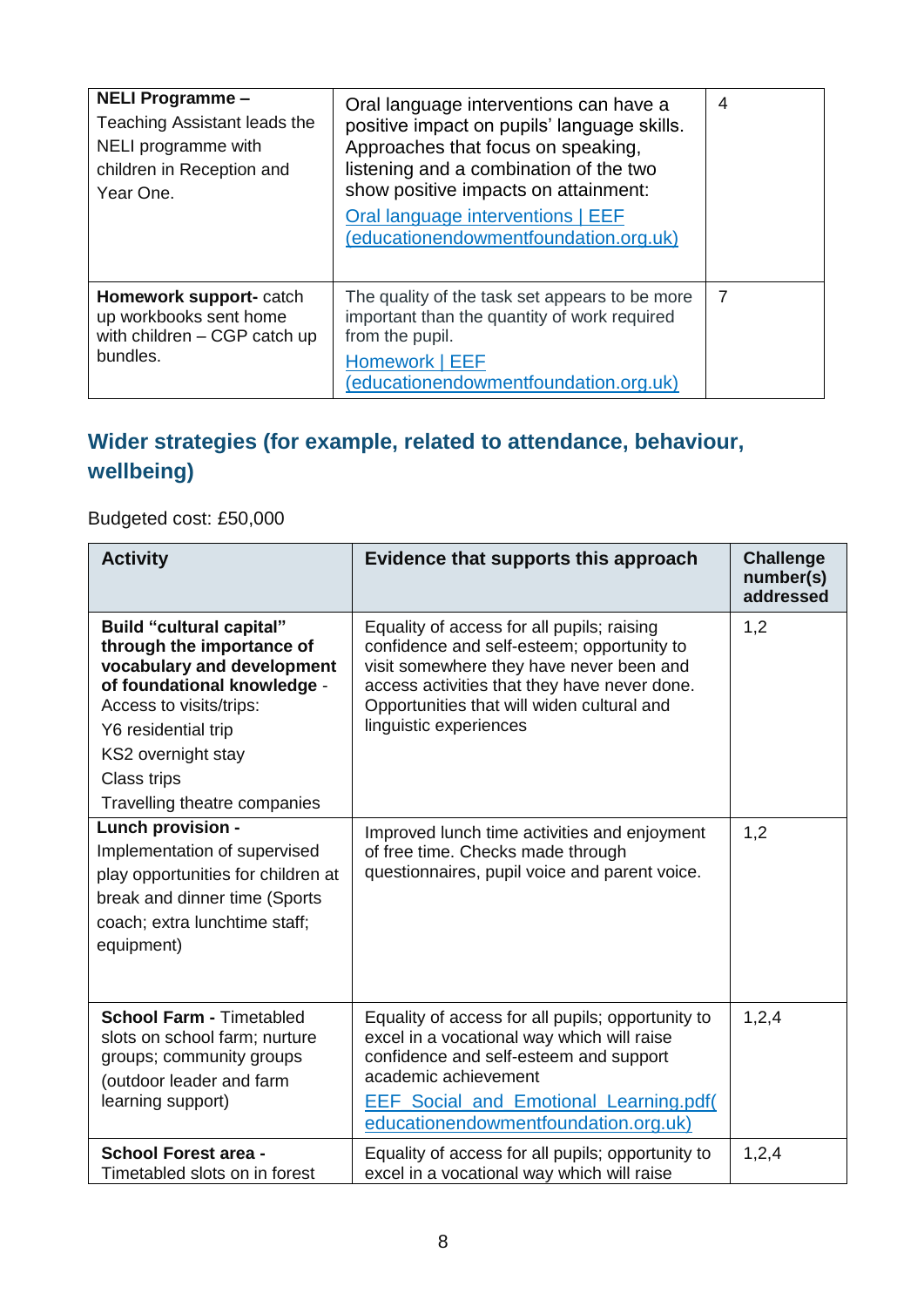| area; nurture group: John Muir<br>award (outdoor leader)                                                                                                                    | confidence and self-esteem and support<br>academic achievement<br><b>EEF Social and Emotional Learning.pdf</b><br>educationendowmentfoundation.org.uk)                                                                                             |         |
|-----------------------------------------------------------------------------------------------------------------------------------------------------------------------------|----------------------------------------------------------------------------------------------------------------------------------------------------------------------------------------------------------------------------------------------------|---------|
| Children to be more self-<br>aware and raised self-<br>esteem through Emotional<br>Coaching-Work 1:1 with Well-<br>being Lead to aid well-being of<br>children;             | Children to be given skills to help with<br>development of self. Staff know how to<br>support children's emotional well-being. This<br>will aid academic ability.<br><b>Behaviour interventions   EEF</b><br>(educationendowmentfoundation.org.uk) | 1,2,4   |
| <b>Emotional Coaching - all</b><br>staff to receive either a<br>refresher or new training on the<br>importance of emotional<br>coaching.                                    | Staff know how to support children's emotional<br>well-being. This will aid academic ability.<br><b>Behaviour interventions   EEF</b><br>(educationendowmentfoundation.org.uk)                                                                     | 1,2,4   |
| <b>Behaviour and</b><br><b>Communication with</b><br>parents- Marvellous Me app<br>ensures parents are informed<br>of what is happening in school,                          | Parents engage with the school and are kept<br>informed of what their child is learning.<br>Children are motivated to show good<br>behaviour for learning.                                                                                         | 1, 2, 7 |
| including quick links to<br>resources. The app also works<br>as a behaviour incentive for<br>children with termly afternoon<br>tea for the children with most<br>thumbs up. | <b>Parental Engagement   EEF</b><br>(educationendowmentfoundation.org.uk)                                                                                                                                                                          |         |

# **Total budgeted cost: £136,790**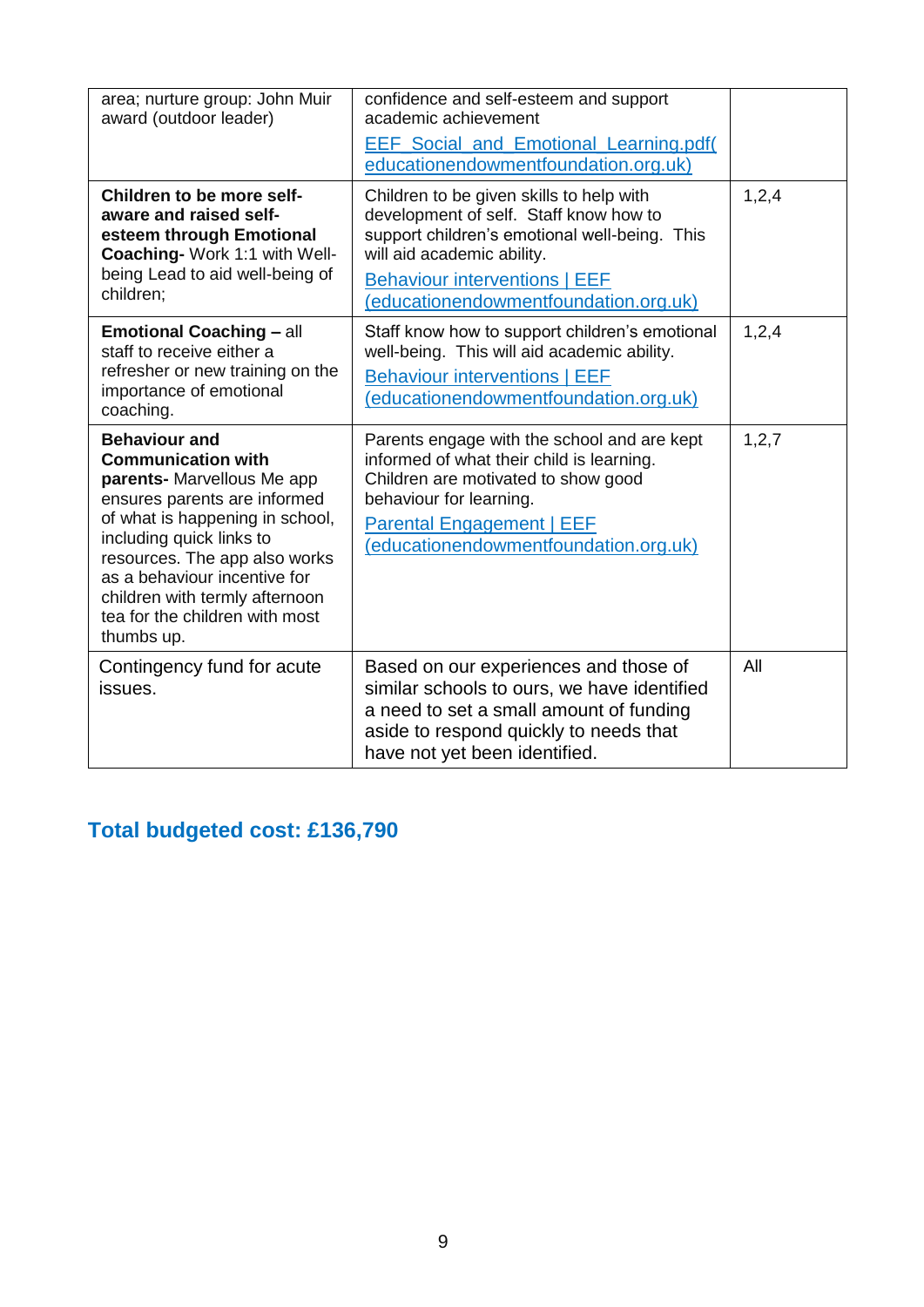# **Part B: Review of outcomes in the previous academic year**

## **Pupil premium strategy outcomes**

This details the impact that our pupil premium activity had on pupils in the 2020 to 2021 academic year.

81 children on roll at Glascote Academy were allocated Pupil Premium Funding (E6 and FSM). This constituted 31% of the total school's population.

**Progress and attainment:** NOTE: No external testing completed in line with Government directive – Teacher Assessment; any internal results will not be published as part of league tables

Our current Year 6 data for reading shows that the disadvantaged children are performing in line with their peers.

|                              | All pupils $\vee$                     |                    | View the pathway over              |                       | Choose pupils (what's this?) |                        |          |  |
|------------------------------|---------------------------------------|--------------------|------------------------------------|-----------------------|------------------------------|------------------------|----------|--|
|                              |                                       |                    | ◯ Key stage Ø Academic year ◯ Term |                       | Matched Unmatched            |                        |          |  |
|                              |                                       |                    |                                    |                       |                              |                        |          |  |
| All tests & TAs              | V Rising Stars + M Teacher Assessment |                    |                                    |                       |                              |                        |          |  |
| Dec 2020                     |                                       |                    |                                    |                       |                              |                        | Jul 2021 |  |
| 116                          |                                       |                    |                                    |                       |                              |                        |          |  |
| FFT 5 Benchmark<br>112       |                                       |                    |                                    |                       |                              |                        |          |  |
| 111.9                        |                                       |                    |                                    |                       |                              |                        |          |  |
| 110                          |                                       |                    |                                    |                       |                              |                        |          |  |
|                              |                                       |                    |                                    |                       |                              |                        |          |  |
| 100                          |                                       |                    |                                    |                       |                              |                        |          |  |
| 106                          |                                       |                    |                                    |                       |                              |                        |          |  |
|                              |                                       |                    |                                    |                       |                              |                        |          |  |
| 104                          |                                       | TA                 | TA                                 | <b>RS</b>             | TA                           | <b>RS</b>              |          |  |
|                              | RS<br>(1)                             | Dec 2020<br>(2)    | Mar 2021<br>(3)                    | Mar 2021<br>(4)       | Ad 2021<br>(5) SHECTED       | <b>Jul 2021</b><br>(6) |          |  |
|                              |                                       |                    |                                    |                       |                              |                        |          |  |
| <b>Pupil Premium</b>         |                                       |                    |                                    |                       |                              |                        |          |  |
|                              | All tests & TAs 2 Rising Stars +      | Teacher Assessment |                                    |                       |                              |                        |          |  |
|                              |                                       |                    |                                    |                       |                              |                        |          |  |
| Dec 2020<br>114              |                                       |                    |                                    |                       |                              |                        | Jul 2021 |  |
|                              |                                       |                    |                                    |                       |                              |                        |          |  |
| 113                          |                                       |                    |                                    |                       |                              |                        |          |  |
| FFT 5 Benchmark<br>133       |                                       |                    |                                    |                       |                              |                        |          |  |
| Scaled Score<br>109.6<br>108 |                                       |                    |                                    |                       |                              |                        |          |  |
|                              |                                       |                    |                                    |                       |                              |                        |          |  |
| 106                          |                                       |                    |                                    |                       |                              |                        |          |  |
|                              |                                       |                    |                                    |                       |                              |                        |          |  |
| w                            |                                       |                    |                                    |                       |                              |                        |          |  |
|                              |                                       |                    |                                    |                       |                              |                        |          |  |
| 102                          | RS<br>Dec 2020                        | $T_A$              | $\frac{TA}{Mv \cdot 2021}$         | <b>RS</b><br>Mor 2021 | $\overline{A}$               | RS <sub>1412021</sub>  |          |  |

Our current Year 2 data for reading shows that the children who receive pupil premium are working above their estimates (tests).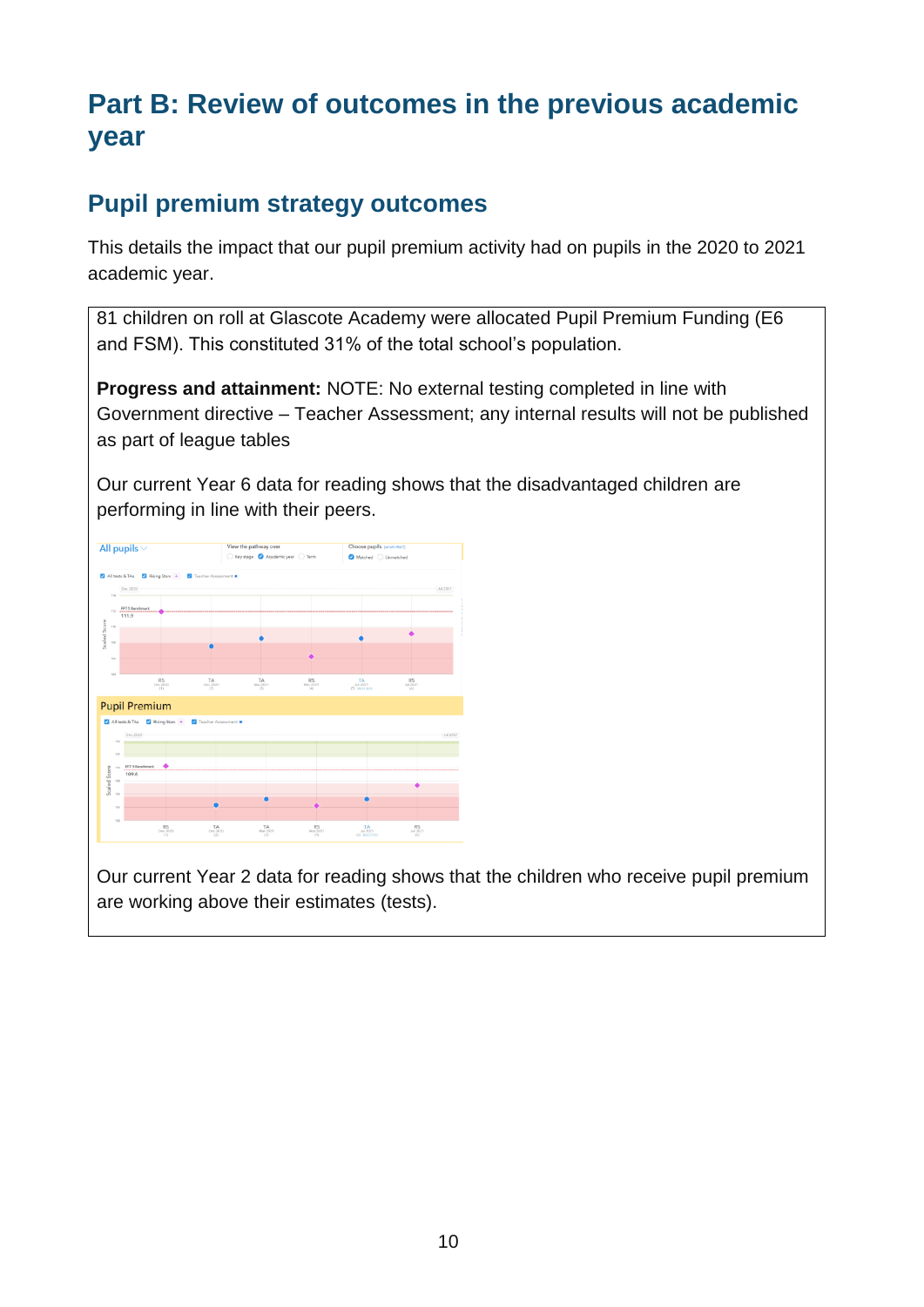

#### **Attendance:**

Although attendance is closely monitored along with input from the Wellbeing Leader (Parental meetings, 1-1s), letters sent home to share attendance and celebrations, it continues to be a barrier. This is often due to unauthorised term-time holidays when financially they are cheaper for lower income families to take. Attendance has also been affected by Covid-19 Pandemic, partial closures and chosen non-attendance when children could return in March. We have employed the services of the EWW at County level this year. Non-FSM Attendance 2020-2021: 97.26% FSM Attendance 2020-2021: 93.88%

#### **Interventions:**

Closely tailored interventions for the most vulnerable children have meant key aspects of need could be focused upon. Short, sharp, focused activities which either reinforce, provide further practice, or pre-teach areas of learning, allow the embedding of key concepts. The continued use of the Hope Project for wellbeing has meant that timely 1- 1 interventions can address emotional needs, which in turn support learning and selfesteem/confidence.

#### **Wider Opportunities**

Children were presented with experiences that provided a real-life context to their learning in all areas, but particularly maths and science. As the children were unable to go on school visits due to Covid restrictions, we enabled experiences to happen in school. Across the key stages our children experienced a Seaside Day (Victorian), Great Fire of London, Zoo Lab, Stone Age and an Outdoor Pursuits Day. Children continued to use both the farm and forest during the academic year, including when the school was partially closed. The children were able to access the curriculum through outdoor learning links as well as developing resilience and perseverance. The outdoor